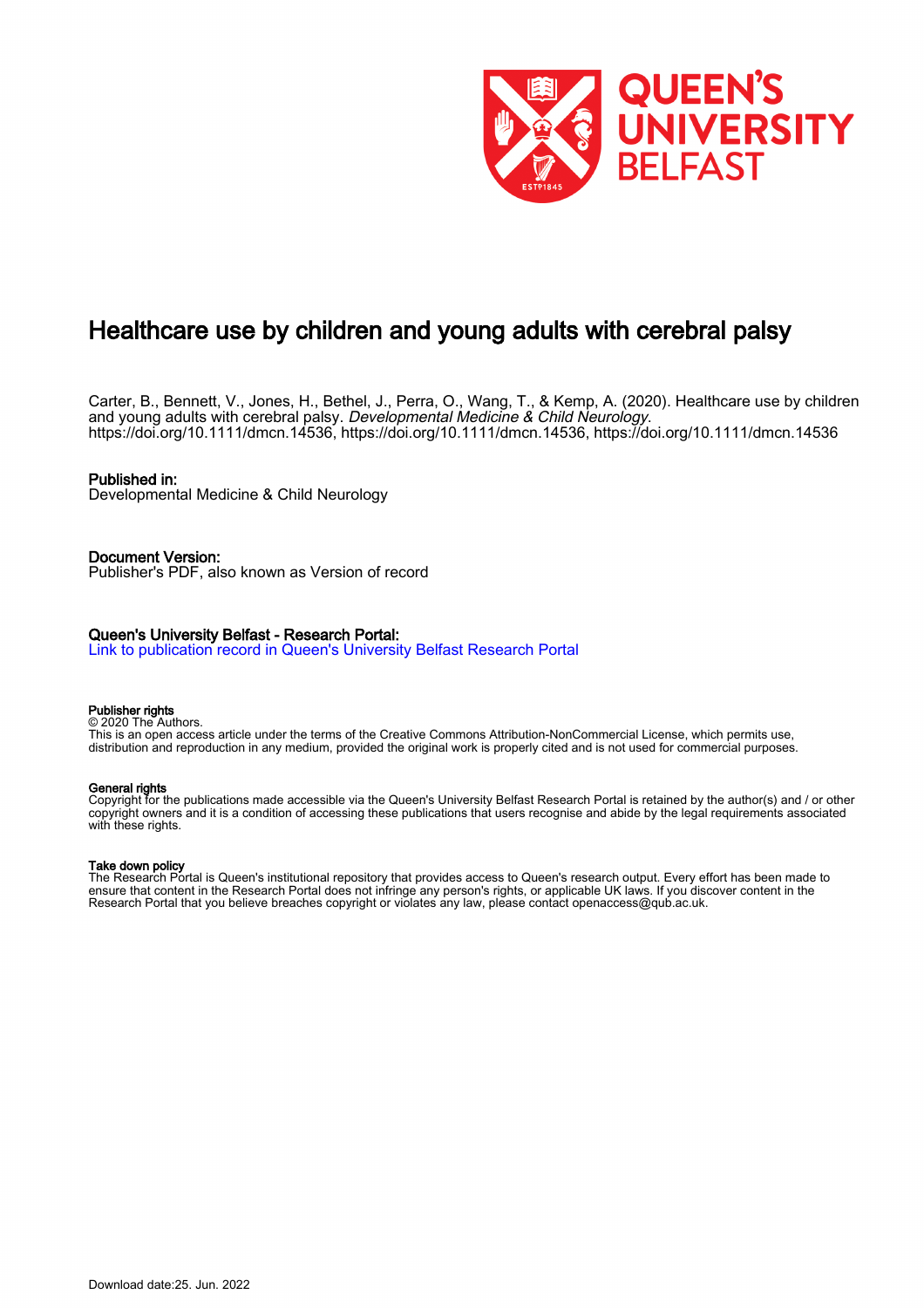# Healthcare use by children and young adults with cerebral palsy

BETHAN CARTER<sup>1</sup> D | C VERITY BENNETT<sup>1</sup> D | HYWEL JONES<sup>1</sup> D | JACKIE BETHEL<sup>1</sup> D | OLIVER PERRA<sup>2</sup> D | TING WANG<sup>3</sup>  $\bullet$  | ALISON KEMP<sup>1</sup>  $\bullet$ 

1 Division of Population Medicine, Cardiff University, Cardiff; 2 School of Nursing and Midwifery, Queen's University, Belfast; 3 SAIL Databank, Swansea University Medical School, Swansea, UK.

Correspondence to Bethan Carter at Division of Population Medicine, Neuadd Meirionnydd, University of Wales, Heath Park, Cardiff CF14 4YS, UK. E-mail: [CarterBR2@cf.ac.uk](mailto:)

#### PUBLICATION DATA

Accepted for publication 11th March 2020. Published online

#### **ARREVIATION**

| <b>NICPR</b> | Northern Ireland Cerebral Palsy |  |  |
|--------------|---------------------------------|--|--|
|              | Register                        |  |  |

AIM To link routinely collected health data to a cerebral palsy (CP) register in order to enable analysis of healthcare use by severity of CP.

METHOD The Northern Ireland Cerebral Palsy Register was linked to hospital data. Data for those on the CP register born between 1st January 1981 and 31st December 2009 and alive in 2004 were extracted, forming a CP cohort (n=1684; 57% males, 43% females; aged 0–24y). Frequencies of healthcare events, and the reasons for them, were reported according to CP severity and compared with those without CP who had had at least one hospital attendance in Northern Ireland within the study period.

**RESULTS** Cases of CP represented 0.3% of the Northern Ireland population aged 0 to 24 years but accounted for 1.6% of hospital admissions and 1.6% of outpatient appointments. They had higher rates of elective admissions and multi-day hospital stays than the general population. Respiratory conditions were the most common reason for emergency admissions. Those with most severe CP were 10 times more likely to be admitted, and four times more likely to attend outpatients, than those with mild CP.

**INTERPRETATION** Linkage between a register and routinely collected healthcare data provided a confirmed cohort of cases of CP that was sufficiently detailed to analyse healthcare use by disease severity.

Cerebral palsy (CP) is a chronic condition associated with extensive comorbidity and healthcare needs.<sup>1</sup> An increasing population is likely to lead to an increase in the number of children and young adults living with CP, which will significantly impact the planning of health and social care.<sup>1</sup> There have been attempts<sup>2</sup> to use routinely collected healthcare data to identify the extent and nature of health care use in the UK for children and young adults with CP. However, the clinical details collected within these data sets were limited and thus reduced the value of analyses.<sup>3</sup>

Researchers in Victoria, Australia, have linked the regional CP register to hospital data<sup>4</sup> and described the rate and reasons for hospital admissions for children and young adults with CP of differing severity, according to the Gross Motor Function Classification System (GMFCS).<sup>5</sup> Compared with the general population, hospital admissions for children and young adults with CP accounted for 1.5% of all admissions, were more likely to be surgical, and were more likely to be elective than emergency.

Within the UK, the Northern Ireland Cerebral Palsy Register (NICPR) held by Queen's University Belfast is the last remaining CP register commissioned by the National Health Service owing to loss of funding for the four other registers and the UKCP database.<sup>6</sup> The NICPR is a confidential, opt-in register of children and young

adults with CP in Northern Ireland born since 1977 or living in the area from 1992. It aims to use a systematic approach to monitor and provide surveillance of CP over time, and to support research into the condition.

Healthcare professionals involved in the care of children and young adults with CP (and sometimes parents) inform the NICPR monthly about any new cases with the condition. The NICPR collects patient information at notification including demographics, type and severity of movement problems (GMFCS), other problems (e.g. seizures, learning, speech and language, vision and hearing), school attended, and professionals seen. This information provides a snapshot of the diagnosis and the child's impairments at the age of approximately 5 years.<sup>7</sup>

Northern Ireland is the smallest of the four UK countries. The mid-year population estimate of 0- to 24-yearolds in Northern Ireland in 2009 was 606 042.<sup>8</sup> Healthcare data are routinely collected from hospitals across the five Health and Social Care Trusts in Northern Ireland: Belfast, Northern, South Eastern, Southern, and Western.<sup>9</sup>

This study aimed to link NICPR and routinely collected healthcare data to conduct an exploratory analysis of healthcare use according to severity of CP, to identify factors that influence CP hospital admissions and outpatient attendances, and to compare events to those without CP.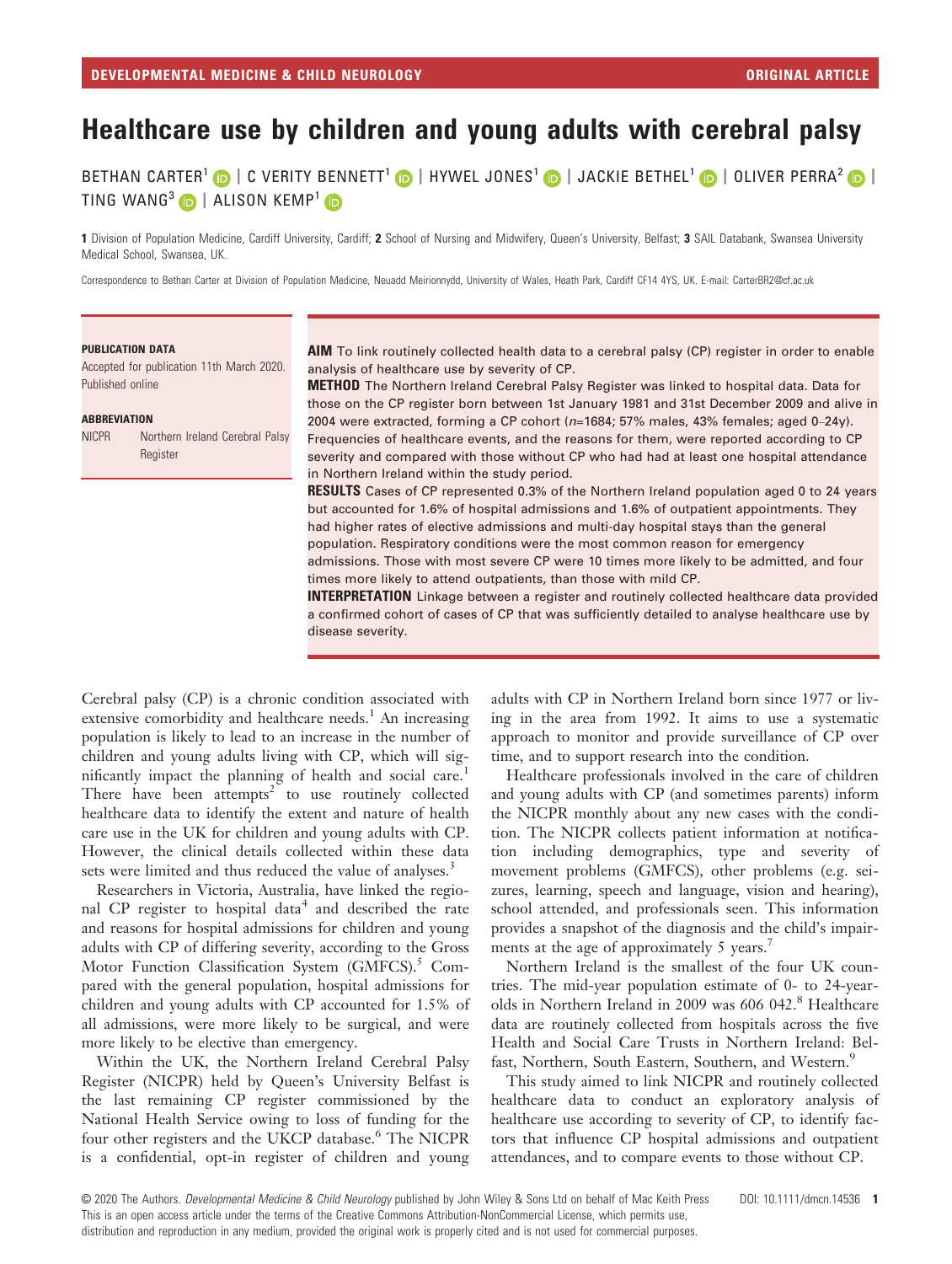## **METHOD** Study design and setting

This retrospective data linkage study compared the healthcare use of children and young adults aged 0 to 24 years with a diagnosis of CP between 1st January 2004 and 31st December 2014 with those aged 0 to 24 years without a diagnosis of CP who had had at least one hospital episode in Northern Ireland within the same time period. This study was conducted at Cardiff University in partnership with the Secure Anonymous Information Linkage Databank at Swansea University and was ethically approved as part of a wider project.<sup>3</sup> Data received complied with relevant requirements, including the Information Commissioners Office (NCEPOD Z5442652) and the NHS Act 2006 (15/CAG/0210). As anonymous data were requested, ethical approvals were not required, but approvals from Northern Ireland Statistics and Research Agency were obtained, and 'approved researcher status' for each member of the data linkage team was sought and granted to access data from the Office for National Statistics. The NICPR has ongoing ethical consent, and data are recorded and used in line with GDPR regulations, thus safeguarding the privacy and safety of participants.

# Data sources and data received The NICPR

The NICPR data set received included children and young adults born between 1st January 1981 and 31st December 2009 and alive in 2004 so that children and young adults would be aged 0 to 24 years during the study period and a diagnosis of CP would have been confirmed. The encrypted Health and Care Number, a unique identifier for an individual allocated at birth, enabled linkage to the healthcare data. After voluntary notification of children with a diagnosis of CP to the NICPR by healthcare professionals or parents, a standardized assessment form collecting patient demographic and clinical information is completed by a clinician responsible for the child's care, usually a community paediatrician. In line with Surveillance of Cerebral Palsy in Europe guidance,<sup>10</sup> cases are not confirmed on the NICPR until a formal diagnosis of CP has been made, usually around the child's fifth birthday. The only exceptions to this are children who died before the diagnosis could be confirmed but who received a diagnosis after the age of 2 years, and cases who moved out of the catchment area before diagnosis confirmation but who received a diagnosis after the age of 3 years. These criteria are consistent with those of other CP registers in Europe to avoid underestimation of the prevalence of  $\text{CP}.^{11}$ 

# Admissions and discharges inpatients

The admissions and discharges inpatients data set from the patient administration system includes recorded information for patients admitted to acute hospitals as inpatients or day cases. Each record relates to an individual episode within hospital. (Patients may have multiple episodes if

## What this paper adds

- Children and young adults with cerebral palsy (CP) had higher rates of hospital admissions than the general population.
- CP outpatient appointments were more likely therapeutic and for younger children.
- Hospital admission and appointment rates increased with CP severity and over time.

they are transferred to the care of a consultant in a different specialty or hospital). To explore service use, hospital episodes were combined into whole spells, leaving one record (the first) per health event. Hospital spells were created using the method described in the 'Each and Every Need' report.<sup>3</sup> All admissions and discharges records from hospitals across the Northern Ireland trusts, including independent hospitals, between the years 2004 and 2014, were received. Maternity and other admissions, including births and patient transfers (see Business Services Organisation A&D Metadata: [http://www.hscbusiness.hscni.net/se](http://www.hscbusiness.hscni.net/services/2512.htm) [rvices/2512.htm](http://www.hscbusiness.hscni.net/services/2512.htm)), were excluded from analyses of healthcare use as they were not admissions due to ill health or injury.

# **Outpatients**

The outpatient data set extract from the patient administration system in Northern Ireland details information on new and review attendances, ward attendances, missed appointments, cancellations (both hospital and patient), and consultant specialty. The data set includes outpatient activity at integrated clinical assessment and treatment services, and activity undertaken in the independent sector. All data recorded for 0- to 24-year-olds between 2004 and 2014 were requested; however, before 2010 they appeared to be incomplete so only data for the years 2010 to 2014 were analysed.

# **Participants**

All children and young adults confirmed on the NICPR born between 1st January 1981 and 31st December 2009 and alive in 2004 were regarded as true CP cases. Children and young adults born after 2009 were excluded as their diagnosis of CP may not have been confirmed before their fifth birthday. CP severity was categorized according to GMFCS level.

# Data linkage, access, and cleaning methods

Data linkage of the NICPR to healthcare data was undertaken by the Honest Broker Service for Health and Social Care, which is part of the Business Services Organisation in Northern Ireland. Data linkage was deterministic and based on the Health and Care Number. Thus, data for any individuals without a Health and Care Number (e.g. visitors to Northern Ireland) could not be included in the linkage. Once linked, data tables were sent securely to the Secure Anonymous Information Linkage databank. Data consistency checks were conducted by Secure Anonymous Information Linkage analysts and analysis of the data was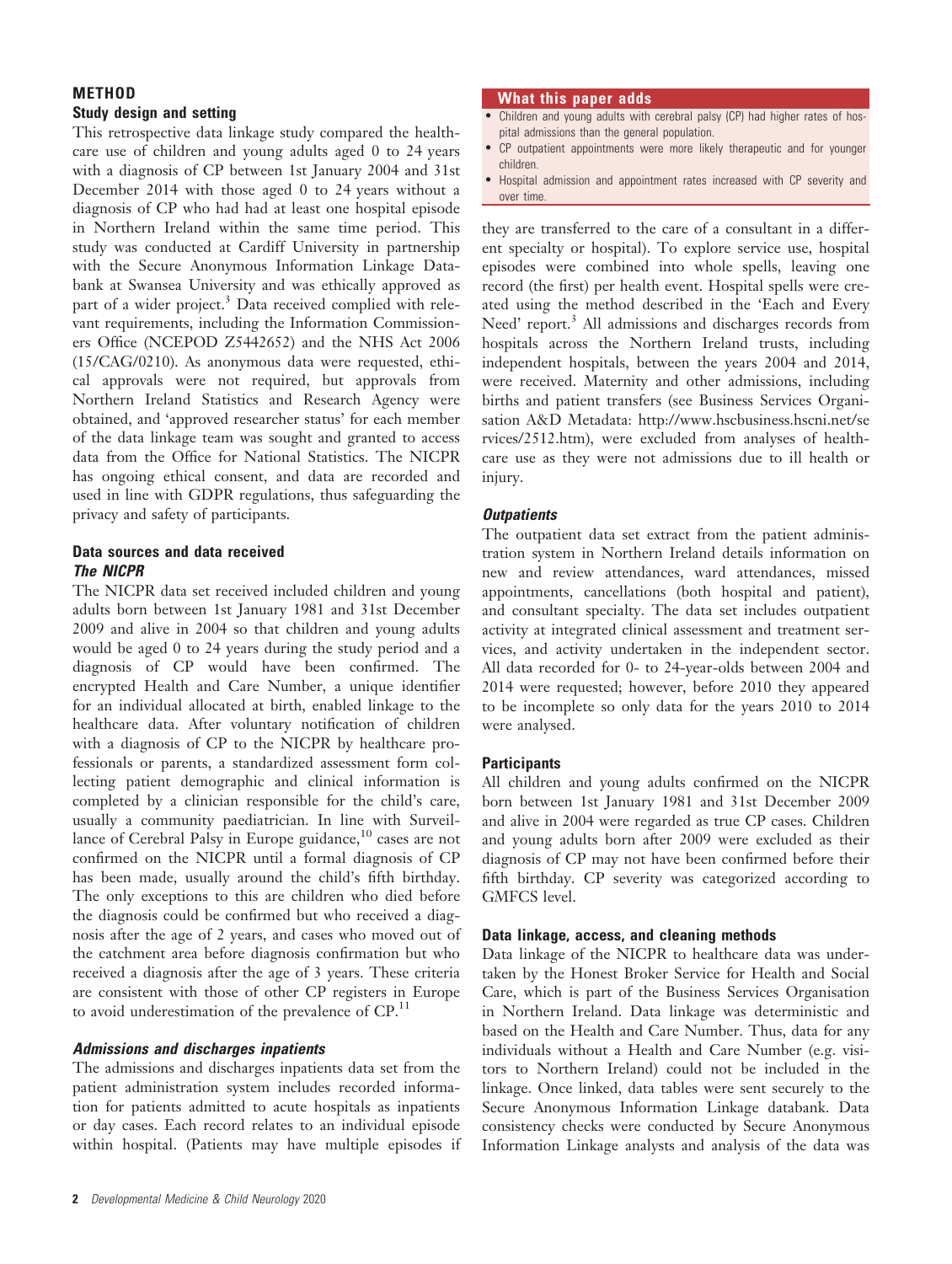conducted by researchers at Cardiff University through remote desktop.

### Data analysis

Population prevalence of CP was estimated using the number of confirmed NICPR cases aged between 0 and 24 years between the years 2004 and 2014 as the numerator, and dividing it by the average of the Office for National Statistics national population mid-year estimates between 2004 and 2014 for 0- to 24-year-olds. Healthcare use for the cohort of cases of CP identified from the NICPR was described according to patient age, frequency and type of admission, primary diagnosis, length of stay, and GMFCS level. The primary diagnoses, which describe the main reason for each admission, were categorized according to the International Statistical Classification of Diseases and Related Health Problems, 10th revision standard disease groupings.<sup>12</sup> Descriptive statistics were used to compare NICPR and non-NICPR admissions and outpatient appointments, and differences in healthcare use by CP severity. Incident rate ratios were calculated for the NICPR cases by dividing events through by the personyears; rates for those without CP were calculated by dividing events through by the sum of Office for National Statistics mid-year estimates between 2004 and 2014, which was 6 666 459 persons. The  $\chi^2$  test was used to determine whether admissions for the NICPR population  $(n=12 191)$  significantly differed from those without CP  $(n=732 449)$  in proportions of different age groups, sex, admission type, admission method, length of stay, specialty, and primary diagnosis. Rates of admissions and outpatient appointments for those with a diagnosis of CP were calculated using the number of events divided by the number of person-years on the NICPR. All analyses were conducted using Stata 14 (StataCorp, College Station, TX, USA) and R (R Core Team; R Foundation for Statistical Computing, Vienna, Austria).

# RESULTS

# The NICPR cohort

The NICPR cohort consisted of 1684 children and young adults with CP (57% males, 43% females) aged 0 to 24 years between the years 2004 and 2014, with a total exposure time of 13544.7 person-years. This gave an estimated CP prevalence of 2.7 (95% confidence interval 2.7– 2.9) per 1000 persons within the general population from 2004 to 2014. The number of cases born in each year is presented in Figure S1 (online supporting information). Most (n=1528, 91%) cases had either spastic unilateral  $(n=841, 50\%)$  or spastic bilateral  $(n=687, 41\%)$  CP, 83 (5%) had dystonic CP, 46 (3%) had athetotic CP, and fewer than 10 (0.5%) had ataxic CP. CP type was missing for 19 (1.0%) children and young adults. The most severe level of motor impairment (GMFCS levels IV and V) was present in 445 (26.4%) cases, 277 had a moderate level of motor impairment (GMFCS level III), 943 had mild motor impairment (GMFCS levels I and II), and 19 had no recorded GMFCS level.

#### Hospital admissions (2004–2014)

Of the 1684 children and young adults on the NICPR, 1152 (68.4%) had at least one hospital admission, totalling 12 191 hospital admissions over the study period which accounted for 1.6% of the total 744 640 hospital admissions in the general population for the same age group. The non-CP sample of 333 812 children and young adults had 732 449 admissions. The hospital admission rate for NICPR cases was 79 per 100 person-years during the study period. The rate of hospital admissions increased with increasing severity of CP and was 10 times greater for children and young adults classified as functioning in GMFCS level V than for those functioning in GMFCS level I. Rates of hospital admissions decreased with increasing age (Table 1), males had a higher rate of admissions than females (Table 1), and rates increased over the study period, particularly for the children in the 0- to 4-year and 5- to 9-year age groups, but remained relatively stable for young people (15–19y) and young adults (20–24y; Fig. 1).

Children and young adults with CP had a significantly greater proportion of elective rather than emergency admissions (72.0% of CP admissions compared with 53.4% for general population;  $p<0.001$ ). This was partly due to children and young adults with CP having many more planned 'holiday relief care' admissions (coded within 'other' category). Reasons for admissions were significantly different ( $p<0.001$ ) between the two groups; respiratory or neurological conditions were more frequent in children and young adults with CP. Patients with CP had a significantly greater  $(p<0.001)$  proportion of multi-day admissions and fewer day-case admissions than the general population; multi-day admissions accounted for 65.2% of total CP admissions versus 47.7% for the general population. Children and young adults with CP had a greater proportion of admissions to psychiatry specialties and were admitted under the 'mental handicap' specialty.

### Outpatient appointments (2010–2014)

Children and young adults with CP had a total of 13 414 outpatient appointments during the 5-year period (personyears=6182.4), accounting for 1.6% of the total 822 271 outpatient appointments giving an estimated outpatient appointment rate of 226 per 100 person-years for children and young adults with CP. Appointment rates by age group and year show that rates have remained stable or declined for all age groups except 0- to 4-year-olds (Fig. 1).

The rate of outpatient attendances increased with GMFCS severity and was four times greater for those classified as functioning in GMFCS level V than those functioning in GMFCS level I (Table 1). The rate of appointments decreased with increasing age and was greater for males than females (Table 1).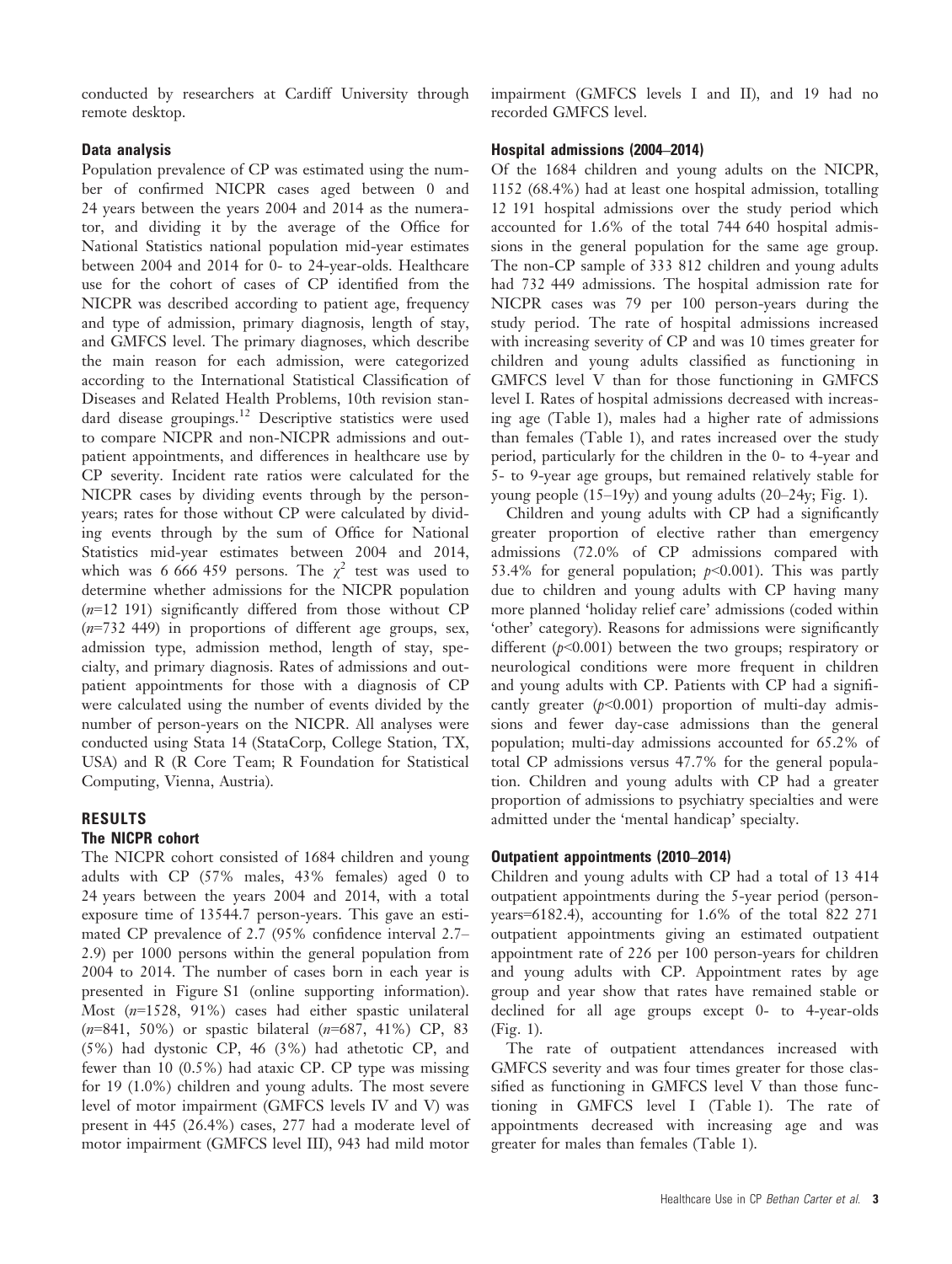Table 1: The number, percentage, and rates (per 100 person-years) of children and young people with cerebral palsy (CP) who had an admission or outpatient appointment

|                    | Children<br>and<br>young<br>adults, n | Children and young<br>adults admitted to hos-<br>pital at least once, n<br>(% ) | Rate of hospital admissions for<br>children and young adults with CP<br>per 100 person-years (2004-2014) | Children and young<br>adults with at least one<br>outpatient appointment,<br>$n$ (%) | Rate of outpatient<br>appointments per 100<br>person-years (2010-<br>2014) |  |  |
|--------------------|---------------------------------------|---------------------------------------------------------------------------------|----------------------------------------------------------------------------------------------------------|--------------------------------------------------------------------------------------|----------------------------------------------------------------------------|--|--|
| <b>GMFCS level</b> |                                       |                                                                                 |                                                                                                          |                                                                                      |                                                                            |  |  |
|                    | 285                                   | 166 (58.2)                                                                      | 21.9                                                                                                     | 80 (28.3)                                                                            | 95.1                                                                       |  |  |
| Ш                  | 658                                   | 425 (64.6)                                                                      | 27.6                                                                                                     | 202 (30.7)                                                                           | 138.2                                                                      |  |  |
| Ш                  | 277                                   | 201 (72.6)                                                                      | 58.4                                                                                                     | 90(32.5)                                                                             | 211.9                                                                      |  |  |
| IV                 | 105                                   | 84 (80.0)                                                                       | 69.2                                                                                                     | 34 (32.4)                                                                            | 483.1                                                                      |  |  |
| V                  | 340                                   | 259 (76.2)                                                                      | 240.6                                                                                                    | 136 (40.0)                                                                           | 464.1                                                                      |  |  |
| Sex                |                                       |                                                                                 |                                                                                                          |                                                                                      |                                                                            |  |  |
| Male               | 960                                   | 672 (70.0)                                                                      | 90.6                                                                                                     | 266 (27.8)                                                                           | 237.1                                                                      |  |  |
| Female             | 724                                   | 480 (66.3)                                                                      | 64.1                                                                                                     | 359 (49.6)                                                                           | 212.4                                                                      |  |  |

Data are by severity (Gross Motor Function Classification System [GMFCS] level) and sex for children and young adults on the Northern Ireland Cerebral Palsy Register (NICPR). Seventeen cases on the NICPR had no GMFCS level recorded.



Figure 1: Rate of hospital admissions (per 100 person-years) for those on the Northern Ireland Cerebral Palsy Register (NICPR) by age group and year, and rate of outpatient appointments (per 100 person-years) for those on the NICPR by age group and year.

The patterns and type of outpatient appointments for children and young adults with CP compared with the general population was significantly different (Table S1, online supporting information). Children and young adults with CP had a significantly greater proportion of urgent appointments than the general population (16.1% of CP admissions compared with 14.9% for general population;  $p<0.01$ ). Children and young adults with CP had a greater proportion of appointments to therapy specialties than the general population (37.8% of CP appointments and 9.6% of appointments for general population).

### **DISCUSSION**

To our knowledge, this is the first study to explore healthcare use of children and young adults with CP by severity as measured by GMFCS level, recorded within CP register data within the UK. It has followed from the National Confidential Enquiry into Patient Outcomes and Deaths<sup>3</sup> 'Each and Every Need' project, which did not include an analysis of healthcare use by disease severity.

Using a population-based, specialist CP register linked to routinely collected hospital data has allowed service use and morbidity to be described in more detail using measures of CP severity. During the 11-year study period, NICPR cases represented 0.3% of the Northern Ireland population of 0- to 24-year-olds, yet they experienced 1.6% of total hospital admissions, 1.6% of total outpatient appointments, and accounted for 3.2% of deaths for this age group. Admissions and outpatient appointments have also generally increased over time for children and young adults with a diagnosis of CP.

Children and young adults with CP had more elective admissions and more multi-day stays in hospital than those without CP. Emergency admissions and cause of death were most likely to be for respiratory conditions followed by neurological conditions. The frequency of admissions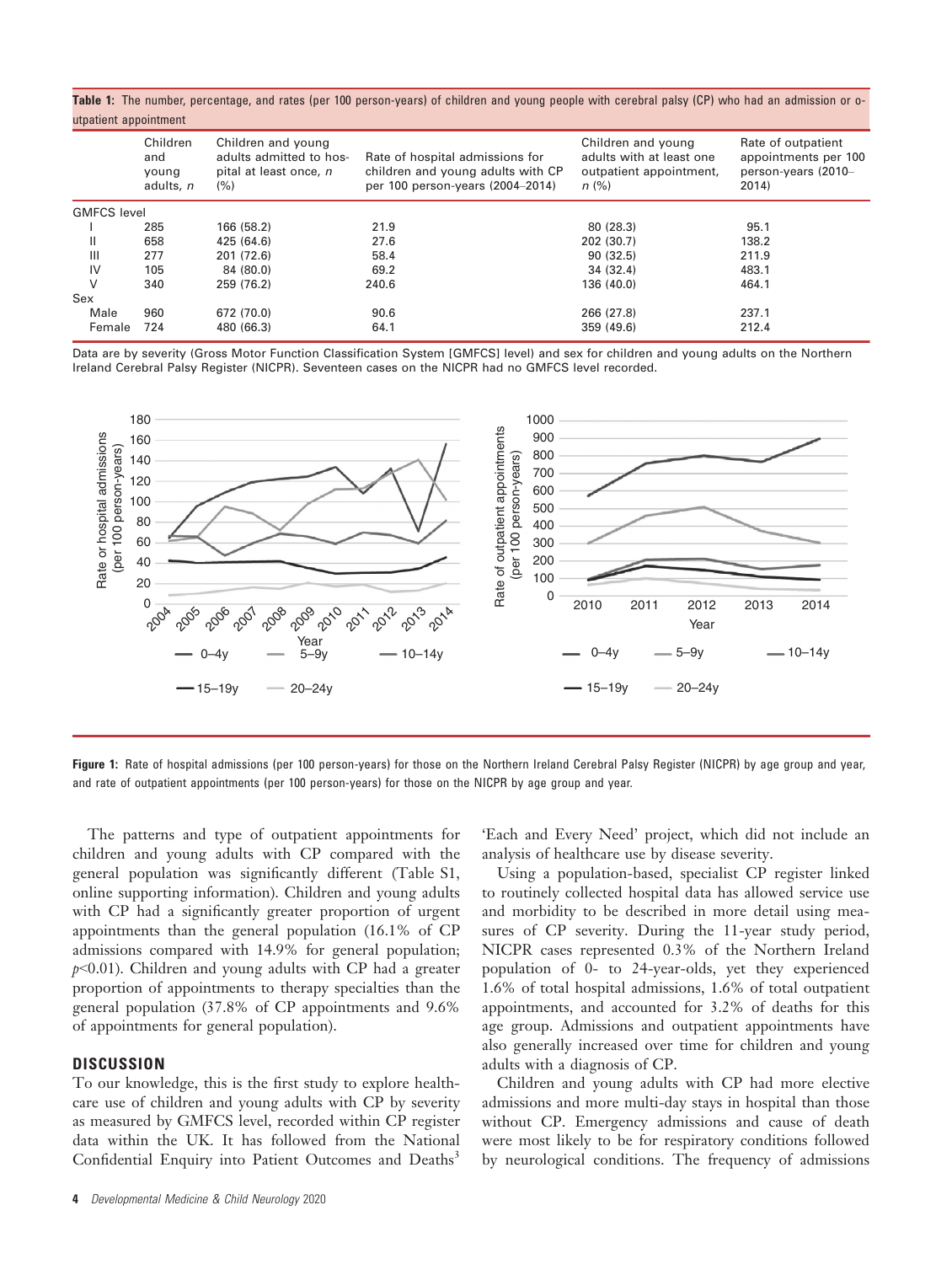was found to vary by CP severity. Those with the most severe physical disabilities (GMFCS levels IV and V) were 10 times more likely to be admitted and four times more likely to attend outpatients than those classified with the least severe impairment (GMFCS levels I or II).

These findings are consistent with those of Meehan et al.,<sup>4</sup> who also linked CP register data with routinely collected hospital data. They found that, overall, 80% of cases on the Victoria CP register had at least one inpatient admission between 2007 and 2014, accounting for 1.5% of all admissions within the study age group. Compared with general population admissions, CP admissions were more likely to be longer, elective, medical, and for respiratory conditions. CP severity and complexity were associated with increased admissions and a higher proportion of admissions attributable to respiratory illness.

While the NICPR relies on information provided by practitioners and hence may underestimate cases, it nevertheless provides the best opportunity to study a cohort of confirmed cases of CP. Use of UK routinely collected healthcare data alone to identify children and young adults with CP has been shown to be severely limited by quality of coding.<sup>13</sup> However, use of the NICPR has allowed exploration of service use in a well-defined population of children and young adults with CP, compared with those without. Additionally, this method has enabled in-depth analysis of the effect of CP severity on morbidity and healthcare service use, which is not possible using routinely collected data alone.

Coding of reasons for outpatient appointments was incomplete, and outpatient data collection in general appeared to be poor in the earlier years of the study period. This prevented exploration of trends over the full 11-year period and understanding the reasons for appointments for children and young adults with CP. There were over 100 cases on the NICPR that could not be linked to the healthcare data because of data errors. These missing data could have biased results and possibly led to underestimation of the extent of service use for NICPR cases. Furthermore, the reliance on healthcare care meant that our comparisons were only with those who had had a hospital admission within Northern Ireland rather than the total Northern Ireland population of the same age within the given time period. This population of children and young adults are likely to have poorer health than those without CP and without a hospital admission; thus, the results presented should be considered conservative estimates of the differences in healthcare use between children and young adults with and without CP.

Regardless, policy makers and service planners can use these results to estimate and organize provision of

services to meet the needs of this population. Registers including the NICPR can play a key role in planning care by providing surveillance and collecting in-depth information about severity and complexity of the CP. Understanding the reasons for healthcare attendances among this population will help to identify patterns of unnecessary use of services and preventable admissions and highlight areas for intervention.

Inclusion of primary care data and community data would complete the picture of healthcare use for children and young adults with CP and enable calculation of more accurate prevalence rates. Future UK research may benefit from the recent introduction of the Children and Young People's Health Services Data Set in England, a community care data set, as children and young adults with CP are likely to be managed predominantly within community teams. Furthermore, the NHS plans for universal Systematized Nomenclature of Medicine Clinical Terms (SNOMED CT) codes to be rolled out across the UK soon. These codes will record disease severity, and if successfully implemented may obviate the need to link to register data. Nonetheless, register data will continue to be an excellent source of rich data and enable CP surveillance.

#### ACKNOWLEDGEMENTS

We acknowledge the Healthcare Quality Improvement Partnership for commissioning this project as part of the wider Child Health Outcome Review Programme. We acknowledge the funders of the NICPR, Queen's University, and the NICPR Data Custodian. We also acknowledge the Public Health Agency in Northern Ireland for requesting the data on our behalf and enabling it to be stored in Secure Anonymous Information Linkage, Swansea University. Furthermore, we acknowledge the Honest Broker Service and wider Business Services Organisation in Northern Ireland for all their work preparing and linking the data sets for us, in particular Conor Fullerton and Sinead Magill for being our point of contact and supporting us with data applications. The authors have stated that they had no interests which may be perceived as posing a conflict or bias. This research was commissioned by the Healthcare Quality Improvement Partnership on behalf of NHS England, NHS Wales, the Health and Social Care Division of the Scottish Government, the Northern Ireland Department of Health, and the States of Jersey, Guernsey, and the Isle of Man.

#### SUPPORTING INFORMATION

The following additional material may be found online:

Figure S1: Age plot of cases on the NICPR by year of birth. Table S1: Frequencies, proportions, and incident rate ratios of hospital admissions and outpatient appointments for those on the NICPR and the non-CP population

#### **REFERENCES**

- 1. Bax M, Goldstein M, Rosenbaum P, et al. Proposed definition and classification of cerebral palsy, April 2005. Dev Med Child Neurol 2005; 47: 571–6.
- 2. Glinianaia SV, Best KE, Lingam R, Rankin J. Predicting the prevalence of cerebral palsy by severity level in children aged 3 to 15 years across England and Wales by 2020. Dev Med Child Neurol 2017; 59: 864–70.
- 3. National Confidential Enquiry into Patient Outcomes and Death. Each and every need: a review of the quality of care provided to patients aged 0–25 years old with chronic neurodisability, using the cerebral palsies as